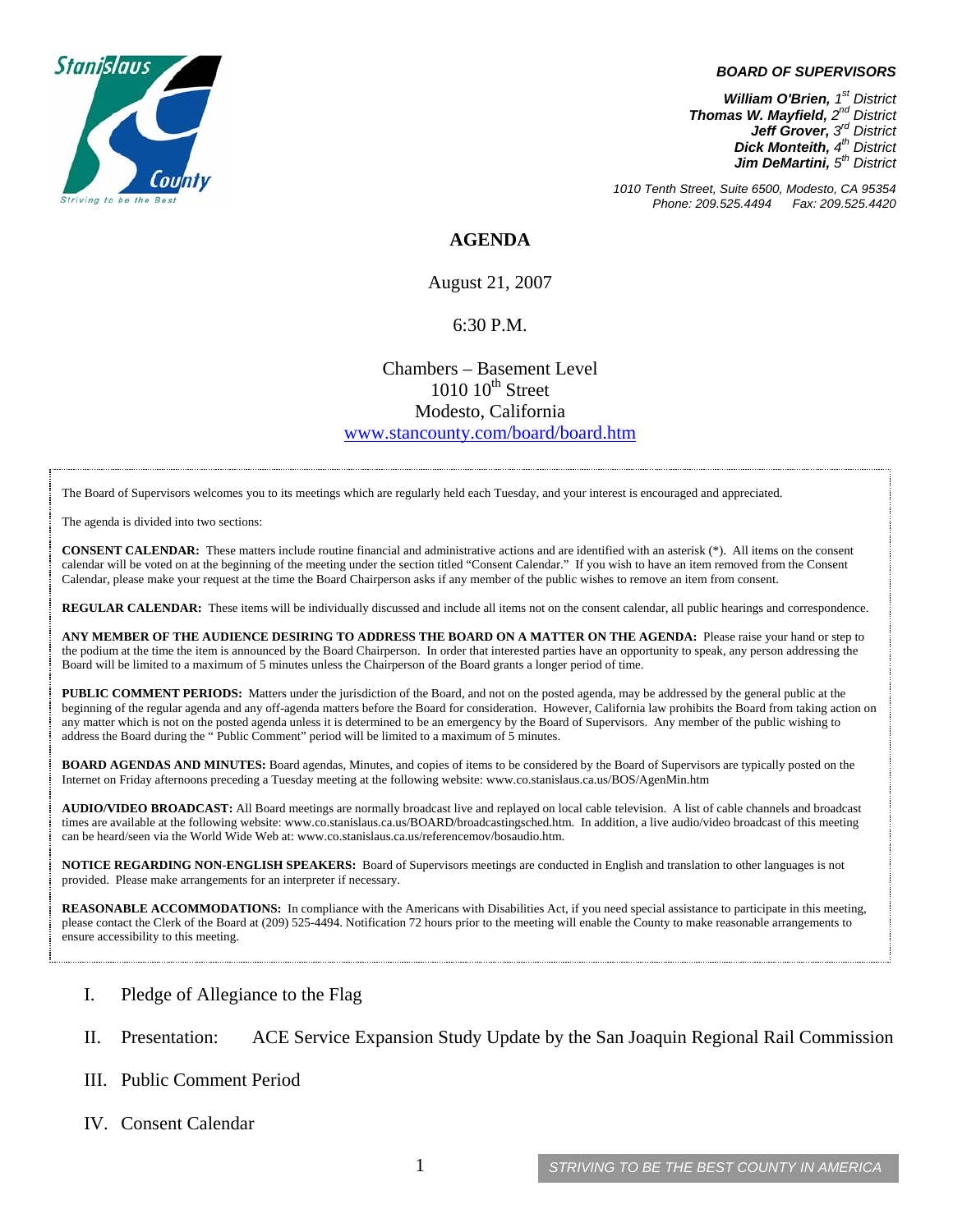# V. Agenda Items

- A. Miscellaneous
- \* 1. Approval of the Minutes for August 7, 2007 ([View Item](http://www.co.stanislaus.ca.us/bos/minutes/2007/min08-07-07.pdf))
- \* 2. Acceptance of the Resignation of Jonathan Rogers from the Stanislaus County Equal Rights Commission ([View Item](http://www.co.stanislaus.ca.us/bos/agenda/2007/20070821/A02.pdf))
- \* 3. Approval of Appointment of Rod Landes to the Stanislaus County Children's Council [\(View Item\)](http://www.co.stanislaus.ca.us/bos/agenda/2007/20070821/A03.pdf)
- \* 4. Approval of Request from the District Attorney for Use of the Courthouse Lawn on Friday, August 24, 2007 for a Candlelight Vigil ([View Item](http://www.co.stanislaus.ca.us/bos/agenda/2007/20070821/A04.pdf))
- \* 5. Approval of a Resolution Commending Dr. Phil Trompetter Upon his Retirement from Service to Stanislaus County ([View Item](http://www.co.stanislaus.ca.us/bos/agenda/2007/20070821/A05.pdf))
- B. Chief Executive Office
- \* 1. Approval to Authorize the Provider Contracts for the Older Americans Act (OAA) and Community-Based Service Programs (CBSP) Services for Fiscal Year 2007-2008 - Aging & Veterans Services ([View Item](http://www.co.stanislaus.ca.us/bos/agenda/2007/20070821/B01.pdf))
- \* 2. Approval of Older Americans Act (OAA) and Community-Based Service Programs (CBSP) Aging Program Contracts AP-0708-30, HI-0708-30, and TV-0708-30 with the California Department of Aging - Aging & Veterans Services ([View Item](http://www.co.stanislaus.ca.us/bos/agenda/2007/20070821/B02.pdf))
- \* 3. Approval of Fiscal Year 2007-2008 Contracts with the California Department of Food and Agriculture: Nematode Inspection, Red Imported Fire Ant and Seed Enforcement - Agricultural Commissioner ([View Item](http://www.co.stanislaus.ca.us/bos/agenda/2007/20070821/B03.pdf))
- \* 4. Approval of the Glassy-Winged Sharpshooter Program Contract with the California Department of Food and Agriculture for Fiscal Years 2007-2008, 2008-2009 and 2009- 2010 - Agricultural Commissioner ([View Item](http://www.co.stanislaus.ca.us/bos/agenda/2007/20070821/B04.pdf))
- \* 5. Approval of Fiscal Year 2007-2008 Cantaloupe Surveillance Contract with the California Cantaloupe Advisory Board - Agricultural Commissioner ([View Item](http://www.co.stanislaus.ca.us/bos/agenda/2007/20070821/B05.pdf))
- \* 6. Approval of Fiscal Year 2007-2008 Contracts with the California Department of Food and Agriculture: Egg Quality, Organic, Petroleum Products and Weighmaster Inspection, and Standardization Programs - Agricultural Commissioner ([View Item](http://www.co.stanislaus.ca.us/bos/agenda/2007/20070821/B06.pdf))
- \* 7. Approval to Adopt the Recommendations of the Nuisance Abatement Hearing Board Regarding the Cost Accounting to Abate the Nuisance CE No. 06-326 at 4342 S. Central Avenue, Ceres, CA - Environmental Resources ([View Item](http://www.co.stanislaus.ca.us/bos/agenda/2007/20070821/B07.pdf))
- \* 8. Approval to Adopt the Recommendations of the Nuisance Abatement Hearing Board Regarding CE No. 07-168 at 3613 Hemlock Avenue, Ceres, CA - Environmental Resources ([View Item](http://www.co.stanislaus.ca.us/bos/agenda/2007/20070821/B08.pdf))
- \* 9. Approval to Issue a Request for Qualifications (RFQ) for Custodial/Janitorial Services General Services Agency ([View Item](http://www.co.stanislaus.ca.us/bos/agenda/2007/20070821/B09.pdf))
- \* 10. Approval of Annual Revisions to the Stanislaus County Purchasing Card Policy General Services Agency ([View Item](http://www.co.stanislaus.ca.us/bos/agenda/2007/20070821/B10.pdf))
- \* 11. Approval for the Chief Probation Officer to Enter Into a Contract with Stanislaus County Office of Education to Provide a School Probation Officer Services; Increase the Budget and Add a Deputy Probation Officer to Casework Services ([View Item](http://www.co.stanislaus.ca.us/bos/agenda/2007/20070821/B11.pdf))
- \* 12. Approval of Independent Contractor Agreements in Excess of \$100,000 Between the Stanislaus County Health Services Agency and Various Contractors for Fiscal Year 2007-2008 ([View Item](http://www.co.stanislaus.ca.us/bos/agenda/2007/20070821/B12.pdf))
- \* 13. Approval of Internal Audit Division's Audit Schedule for the Period July 2007 to June 2008 – Auditor-Controller ([View Item](http://www.co.stanislaus.ca.us/bos/agenda/2007/20070821/B13.pdf))
- 14. Approval of Final Completion and Acceptance of a Portion of Bid Package 6, Plaza and Site Work, Phase I for the Gallo Center for the Arts and Related Matters ([View Item](http://www.co.stanislaus.ca.us/bos/agenda/2007/20070821/B14.pdf))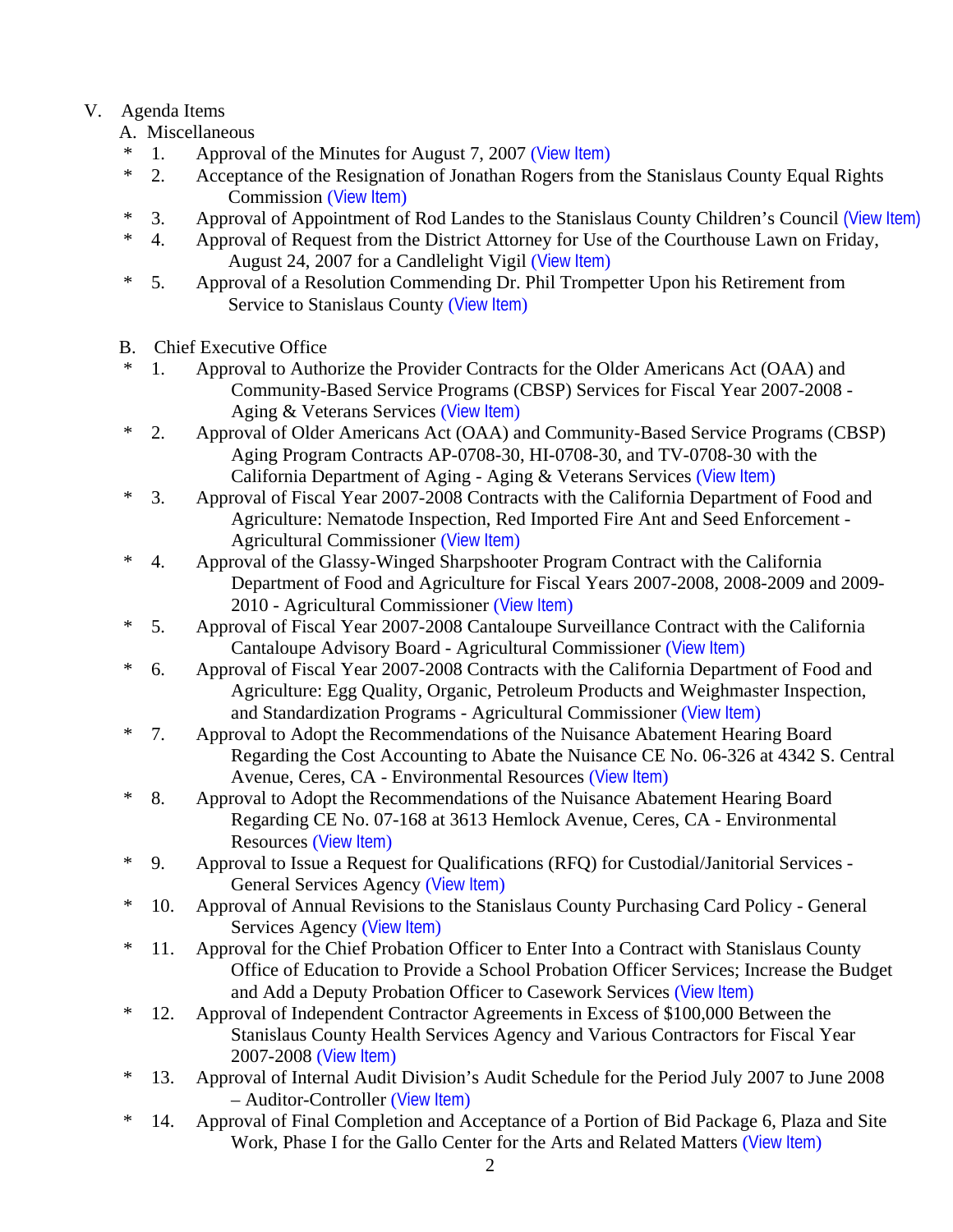- C. Department of Public Works
- \* 1. Approval to Introduce and Waive the First Reading of an Ordinance to Amend Sections 11.081.020 and 11.080.040 of the Stanislaus County Code, Amending a No Parking Zone and Adding a Green Curb Marking (12 Minute Parking Zone) on Mariposa Road in the Modesto Area ([View Item](http://www.co.stanislaus.ca.us/bos/agenda/2007/20070821/C01.pdf))
- \* 2. Approval to Adopt Plans and Specifications for the Federal Regional Surface Transportation Road Resurfacing Program for Fiscal Year 2006/2007 - (RSTP Road Resurfacing Program FY 2006/2007) and Set the Bid Opening Date and Time for September 26, 2007, 2:00 P.M. ([View Item](http://www.co.stanislaus.ca.us/bos/agenda/2007/20070821/C02.pdf))
- \* 3. Approval to Adopt Plans and Specifications for the Stanislaus County 2007 Chip Seal Program (Asphalt Emulsion) and Set the Bid Opening Date and Time for September 5, 2007, 2:30 P.M. ([View Item](http://www.co.stanislaus.ca.us/bos/agenda/2007/20070821/C03.pdf))
- D. Department of Planning and Community Development
- E. County Counsel

## VI. Scheduled Matters

- 6:40 p.m. Approval of the Formation of the Valley Home Municipal Advisory Council in Supervisorial District 1 ([View Item](http://www.co.stanislaus.ca.us/bos/agenda/2007/20070821/PH640.pdf))
- 6:45 p.m. Public Hearing to Reconsider An Appeal of Denial of Vesting Tentative Parcel Map Application No. 2006-02, Tim Bell Warnerville Partners (Formerly Furtado Family Trust), a Request to Create 13 Parcels of 80 $\pm$  Acres, One 70 $\pm$  Acre Parcel, and One 117 $\pm$ Acre Remainder Parcel from Two Existing Parcels Totaling 1,147 Acres in the A-2-40 (General Agriculture) Zoning District. This Project Site is Enrolled in a Williamson Act Contract. The property is Located Southeast of the Intersection of Tim Bell and Warnerville Roads, Northeast of the Waterford area. A Mitigated Negative Declaration will be Considered. APN: 011-005-007 and 011-005-021 ([View Item](http://www.co.stanislaus.ca.us/bos/agenda/2007/20070821/PH645.pdf))
- 6:50 p.m. Public Hearing to Consider General Plan Amendment Application No. 2006-04 and Rezone Application No. 2006-09, Gomes Transportation Trucking Parking Yard, a Request to Rezone and Amend the General Plan to PD (Planned Development) Zoning District, to Allow an Existing Truck Parking Area to Continue Operating and to Expand to Allow Up to 22 Trucks and 22 Trailers. The Parking Will Occur Within a 28,800 Square Foot Area of the 27.71 Acre Parcel. The Operation Involves Truck Parking for Up to 22 Trucks and Trailers, Used to Deliver Fuel and Lubricants. Business Activities Associated With the Operation Take Place Elsewhere. The Property Is Located at 1625 N. Tegner Road on the Northwest Corner of Tegner and Fulkerth Roads, in the Turlock Area ([View Item](http://www.co.stanislaus.ca.us/bos/agenda/2007/20070821/PH650.pdf))
- 6:55 p.m. Public Hearing to Consider the Approval of Sale, Introduction, Waiving of the Reading, and Adoption of an Ordinance Authorizing the Sale of Stanislaus Behavioral Health Center to Doctors Medical Center, including the Operations, Real Property, Improvements and Equipment; and Approval to Amend the Salary and Position Allocation Resolution, and Extend the Date for Reduction in Force from October 1, 2007 to No Later Than November 1, 2007 ([View Item](http://www.co.stanislaus.ca.us/bos/agenda/2007/20070821/PH655.pdf))